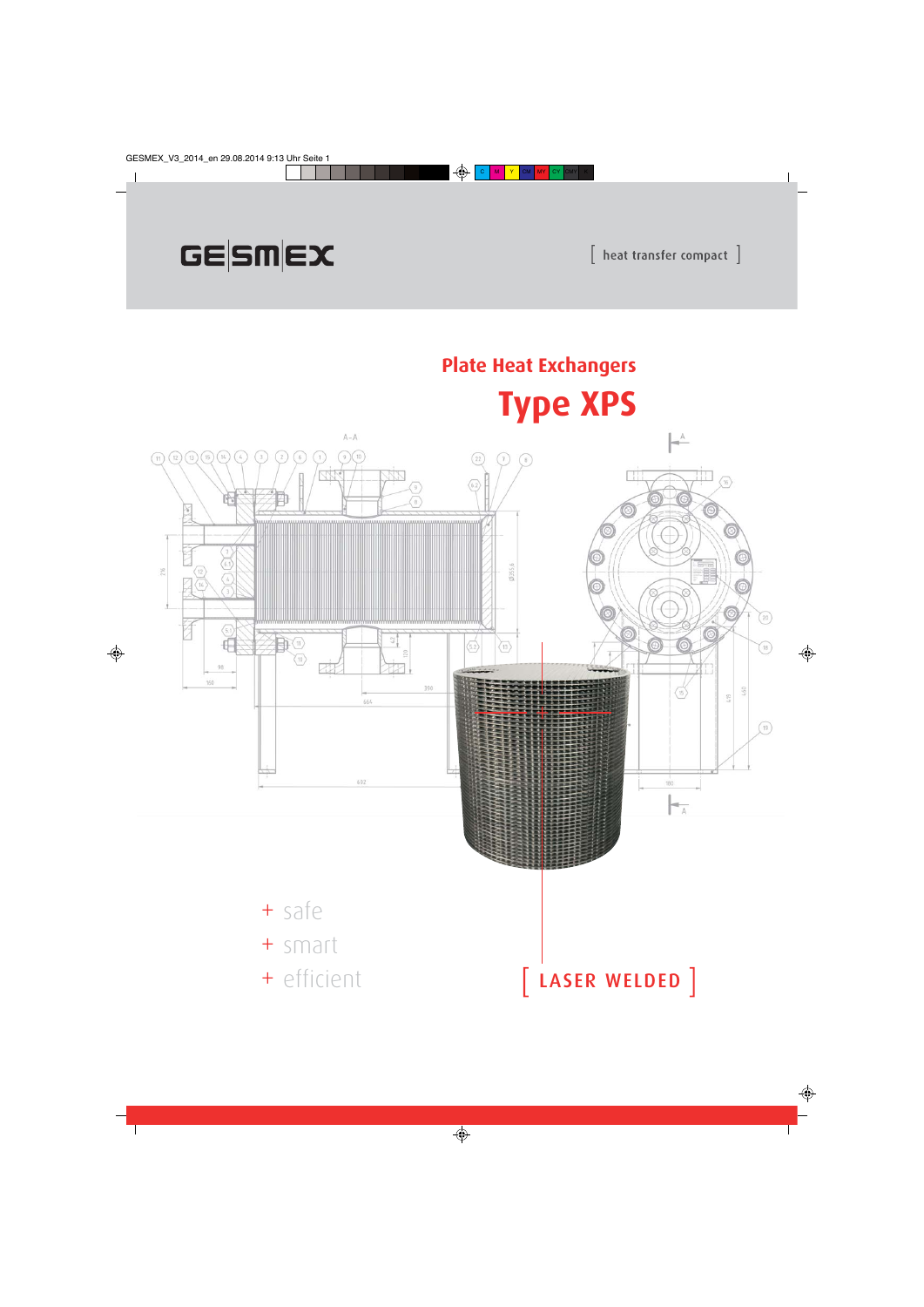### **The XPS for use under hard processing conditions.**

Our answer to the questions and challenges from the market for heat exchangers is the XPS: the complete heat exchanger for industrial applications which combines all the benefits of an effective, safe and compact product with innovative manufacture for our customers.

#### **Compact design Different corrugation patterns**

+

In plate heat exchangers the concentration of exchanger surfaces is high but the structural volume for the same performance is many times lower than in shell & tube heat exchangers.

In the round heat exchanger plates of the XPS the stresses caused by pressure or temperature are more uniformly distributed than in rectangular plates and thus the risk of stress cracks is minimised.

The cylindrical jacket is the optimal shape for a pressure vessel, allowing lower material thicknesses and a lower weight than for apparatus of square construction.

COMPARSION: XPS vs. Shell & Tube Heat Exchanger

#### **Laser welded plate packs**

Due to the use of laser welding technology the weld seams on the XPS achieve much greater connection cross-sections. At the same time the heat brought in by welding is minimised.

Minimal heat affected zones mean less annealing colours and fewer changes in the material structure. Smaller weld pool volumes prevent the formation of blow holes or pores during solidification.

The result is plate packs with a greater leakage security and few possible corrosion starting points.



Connection cross-section up to 3.5 x plate thickness.

#### Our heat exchanger plates are made with a regularly corrugated surface and with different corrugation angles.

Plates with a flat corrugation angle (H plates) allow high heat transfer rates caused by a highly turbulent flow in the flow channels. Plates with a steep corrugation angle (L plates) are used in applications which have to be optimised for pressure loss.

In gas/gas applications or in slightly contaminated media we use plates with a greater channel crosssection (G plates).



PLATE PROFILE

#### **Optimal operating characteristics**

Along with high heat transfer rates, the turbulent flow also leads to a strong self-cleaning effect and permits a high temperature approach of the media.

The pressure distribution at right angles to the flow is very homogeneous, so the media distribute themselves very well in the lateral direction, and thus across the whole plate.

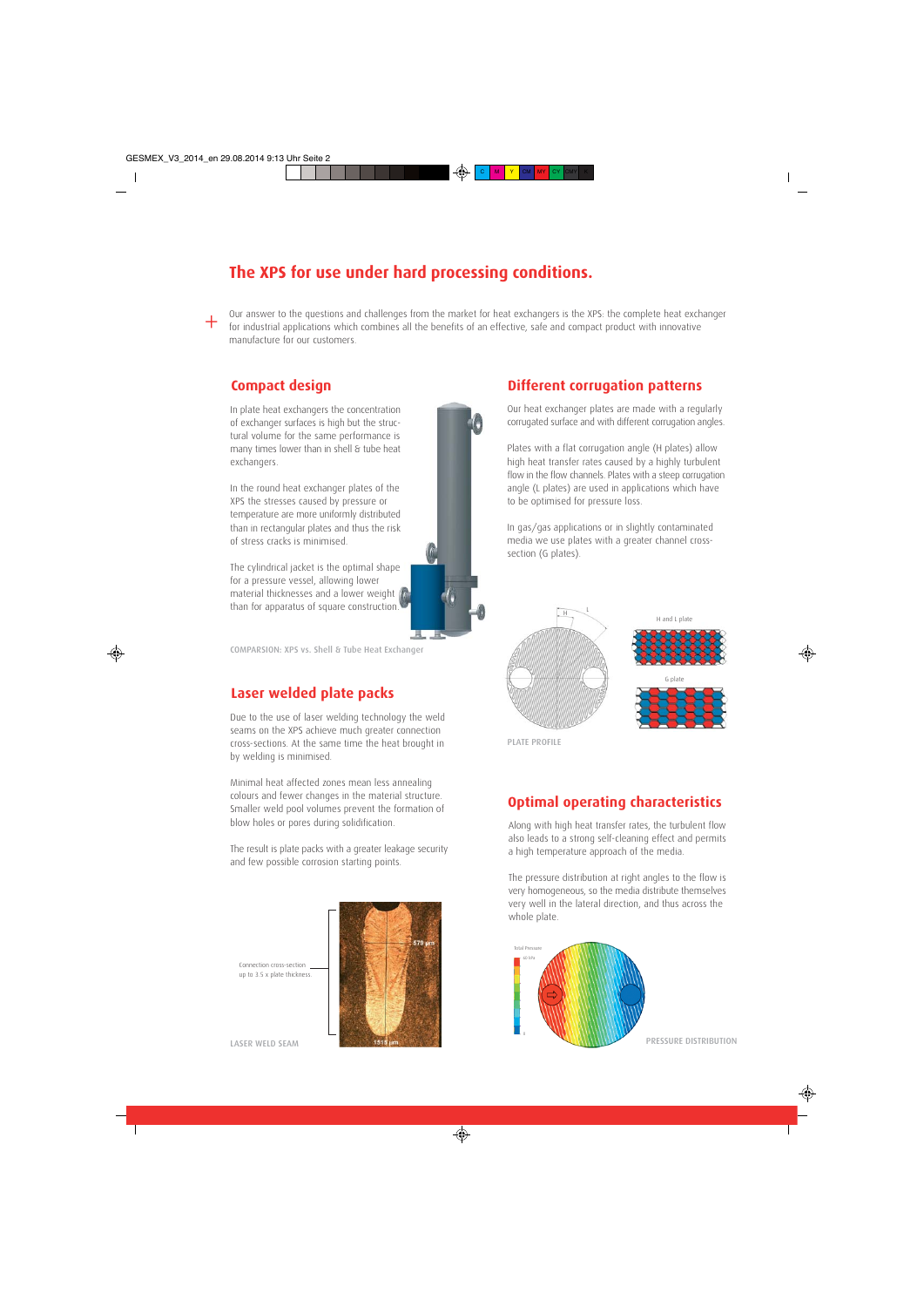# **Type XPS**



- + aggressive media
- + intense cycling loads
- + leakage protection

+ accessories

#### **For applications in**

- Chemicals +
- Petrochemicals +
- Oil and gas delivery +
- Pharmaceutical industry +
- Energy generation +
- Bio-energy +
- Shipbuilding +
- Paper and steel manufacture +

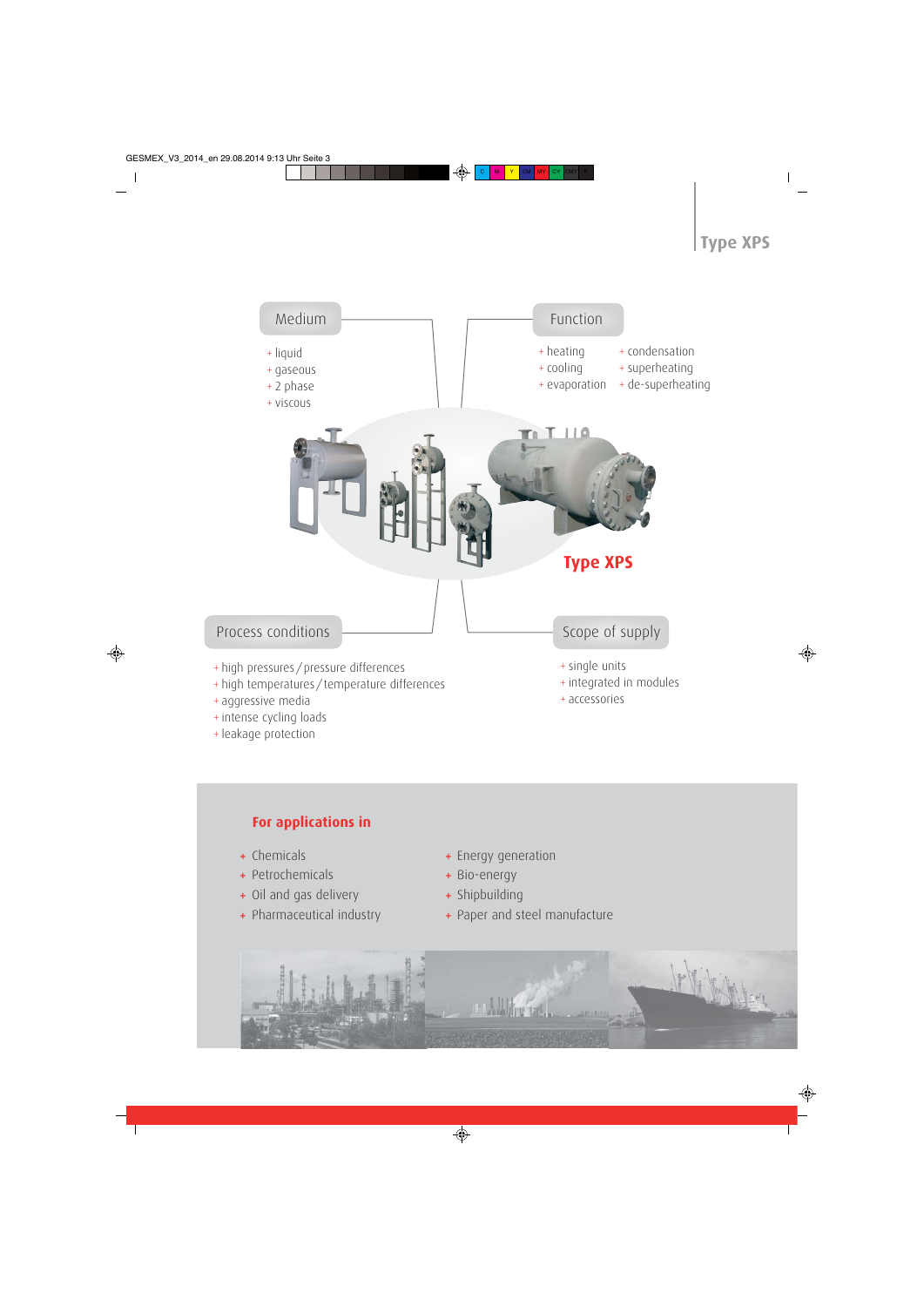#### **Components**



### **Container shapes Function**

**Fully welded**



A completely gasket-free design

**Accessible from one end**



Allows shell side inspection of the plate pack

#### **Accessible from both ends**



Two packs – for very high performance or for different circuits

Heat exchanger plates form parallel channels through which hot and cold media flow alternately.

The heat transfer takes place through the walls of the plate channels, from the hot to the cold medium.

Primary and secondary media are optionally fed through the plate or the shell side

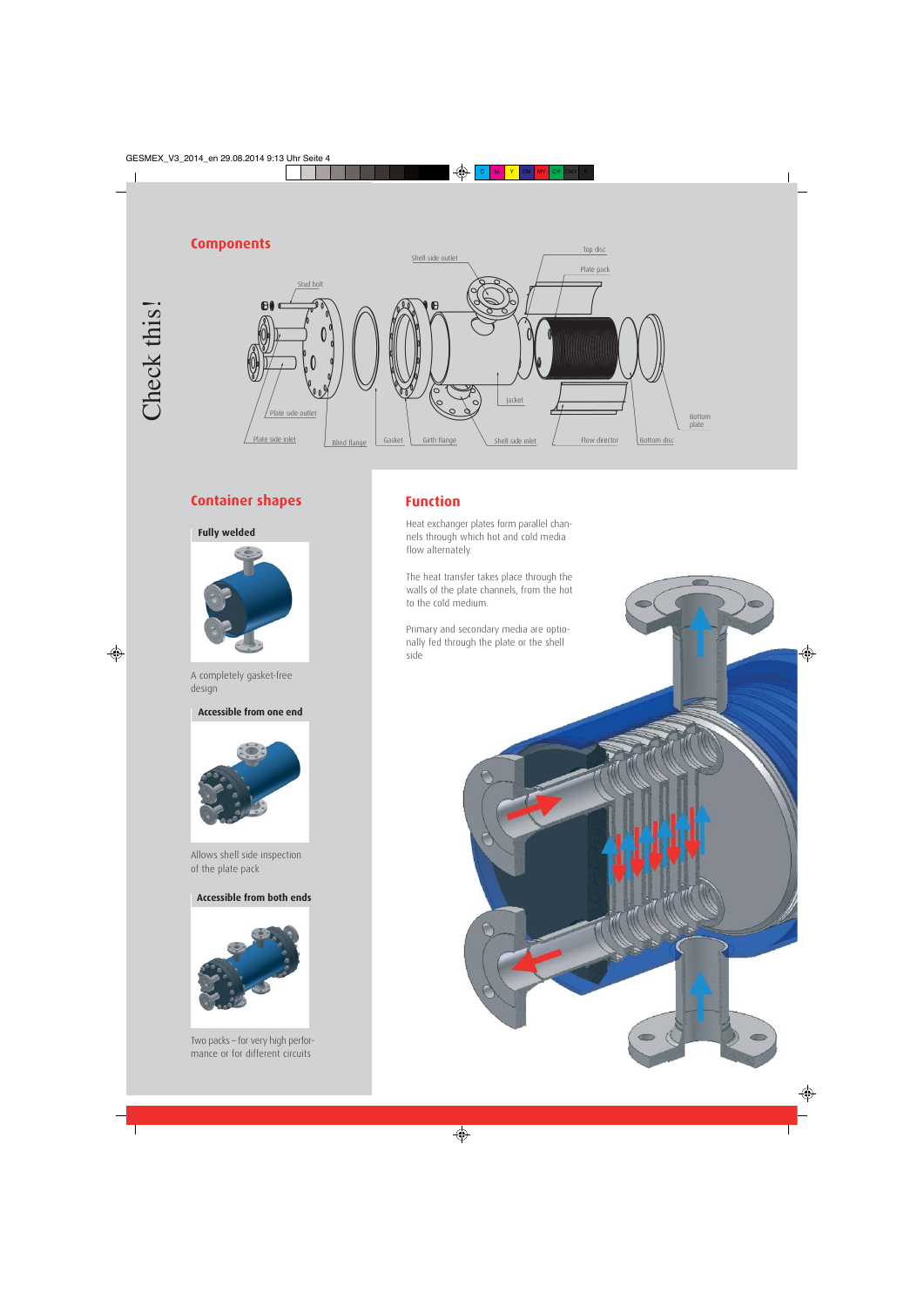### **Installation positions and set-ups**

possible with feet on the end plates

Horizontal or vertical, according to the guidelines of the process technology or to optimise the connection geometry



#### **On feet On saddles On lugs**



**Plate circuits**



For large volumetric flows at the plate side



for units which open at both ends or longer models

For greatly differing volumetric flows plate and shell side

#### frequently for vertical installations e.g. on columns



For optimising the pressure loss and transfer rates on both sides

### **Flow directions**



the most common form of flow guidance



for different flow resistance on the primary and secondary side, e. g. gas / liquid applications



for maximum temperature differences at the inlet



# **Type XPS**

# **Type XPS**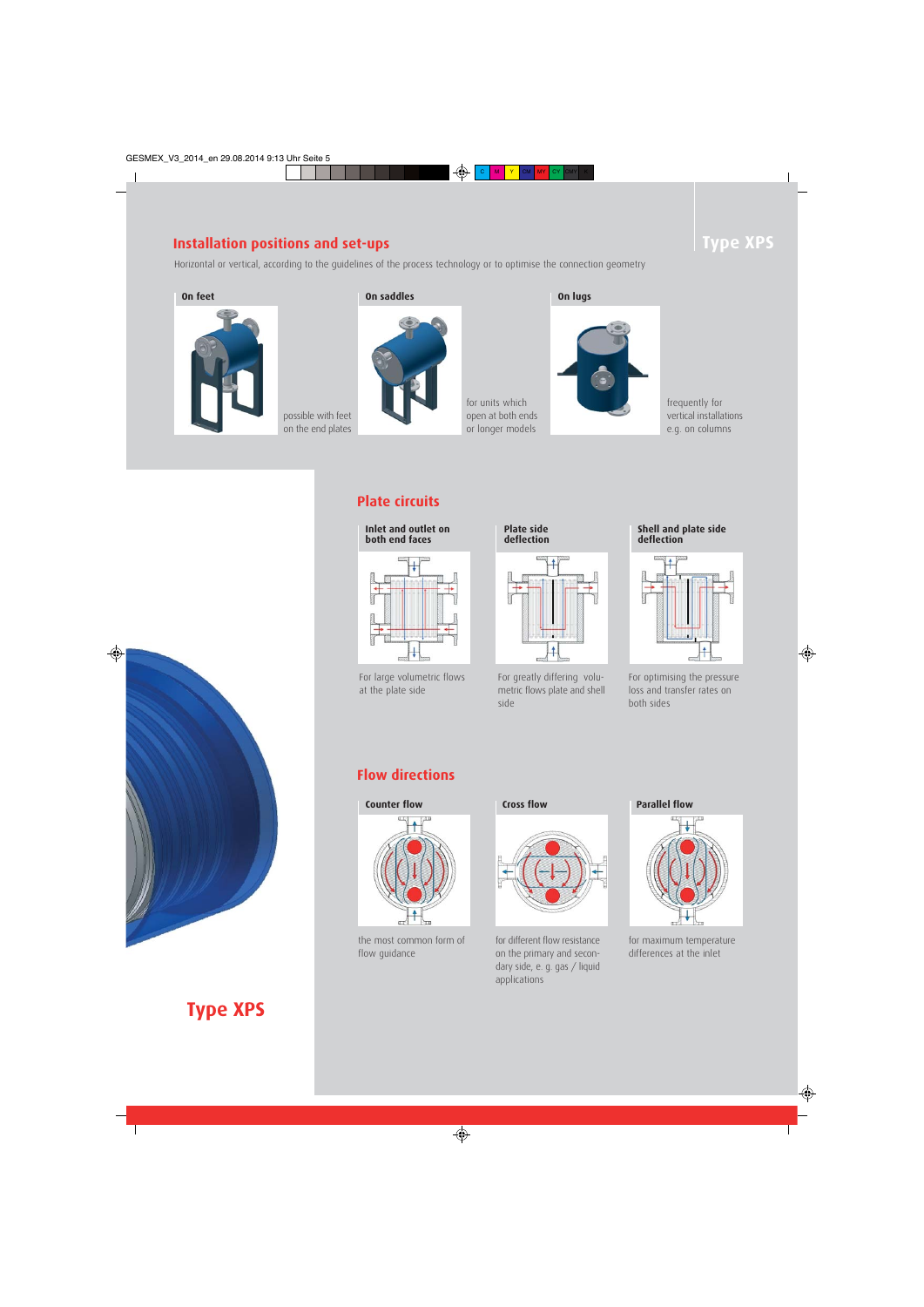## **Development and manufacture**



#### **Modern manufacturing plant**

At the heart of the manufacture of XPS heat exchangers is our laser welding centre. Together with the world market leader in laser welding technology, GESMEX has developed a process giving high quality weld seems and repeatable accuracy.

Our production plant also includes TIG and MAG welding work stations, pressing, assembly and test rigs and also storage and logistics facilities for a medium-sized industrial company.

#### **Dimensioning to suit the application**

XPS heat exchangers are individually calculated for each application. The basis for this is our design programme (GSX-Calc) which is based on a cell model theory and whose results are continuously validated in test series. The programme is regularly optimised particularly for complex applications such as condensation, partial condensation or vaporisation.



#### **Professional order processing**

From the tender preparation right up to delivery our team of qualified engineers and skilled workers is available with specialisations such as thermodynamics engineers, experts in pressure vessels, CAD designers or specialist welding engineers.

Our medium-sized organisation structure allows manufacturing to the individual standards and factory standards of our customers and also a fast reaction to alterations at short notice.



#### **Innovative product development**

A very high proportion of the investments made by GESMEX go into product development. We carry out development projects in close co-operation with universities and experienced engineering consultants. The results are confirmed by worst case testing such as burst test, alternating stress or cryogenic tests. In addition to this we implement unique equipment concepts such as for instance replacing the pipe bundles with plate packs in existing shell & tube heat exchangers.



#### **Certified manufacturing**

GESMEX is a manufacturer of pressure vessels certified by TÜV Nord in accordance with the PED 97/23/EC, applying AD 2000, HP0 Bulletin and also DIN EN ISO 3834 - 2. This includes welding process tests including the certification of our plant operators, TIG and MAG welders and also an audit of documentation and manufacturing plants.

Audits by highly reputated customers in the chemical industry successfully confirm the expertise of GESMEX as a manufacturer of heat exchangers for the process industry.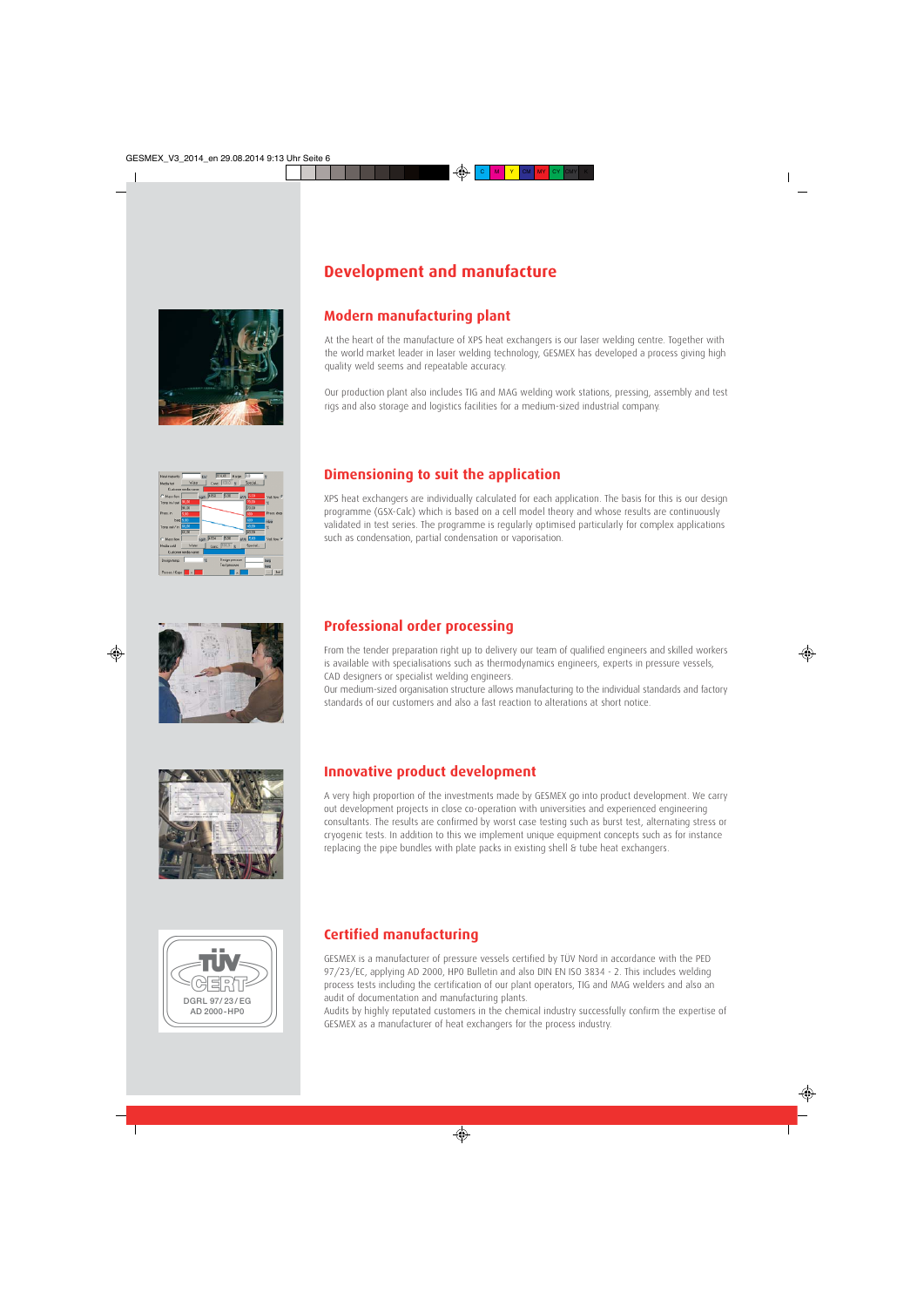### **XPS-Facts**

#### **Materials**

The selection of materials is determined by the operating media. Several materials are available for standard applications. The product range is constantly expanded when new materials are requested by new applications.

| <b>Plate Materials</b>    | <b>Shell Materials</b>             |
|---------------------------|------------------------------------|
| Austenitic steels, e. q.: | Ferritic steels, e.g.:             |
| + 1.4404 / AISI 316L      | $+1.0305 / St.35.8$                |
| + 1.4547 / SMO 254        | + 1.0425 / P265 GH / AISI 516 Gr65 |
| Nickel materials, e. q.:  | Fine-grain steels, e.g.:           |
| + 2.4068 / AISI N02201    | + 1.0566 / P355 NL1                |
| Nickel alloys, e. g.:     | Austenitic steels, e. q.:          |
| + 2.4602 / Alloy C-22     | $+ 1.4301 / AISI 304$              |
| + 2.4819 / Alloy C-276    | + 1.4404 / AISI 316L               |
| Titan materials, e. q.:   | Nickel alloys, e. q.:              |
| + 3.7025 / AISI B265 Gr1  | + 2.4602 / Alloy C-22              |

Flow directors are made from plate materials as well. No elastomers are used in XPS heat exchangers. Fully welded units are absolutely gasket-free. The standard configuration of openable heat exchangers is with graphite tanged steel flat-ring gaskets.

#### **Dimensions**

|                          | <b>XPS 50</b>                                                         | <b>XPS 100</b> | <b>XPS 150</b> | <b>XPS 200</b> | <b>XPS 300</b> |  |
|--------------------------|-----------------------------------------------------------------------|----------------|----------------|----------------|----------------|--|
| S1, S2                   | $3/4'' - 4''$                                                         | $1'' - 10''$   | $2'' - 14''$   | $2'' - 28''$   | $2'' - 24''$   |  |
| P1, P2                   | $2^{\prime\prime}$                                                    | 4''            | 6''            | R''            | 12''           |  |
| $\emptyset$ [mm]         | 360                                                                   | 610            | 890            | 1.100          | 1.400          |  |
| $L \text{ [mm]}$         | from 150 (depending on number of plates and design pressure) to 2.400 |                |                |                |                |  |
| Area $\lceil m^2 \rceil$ | $1.5$ to 30                                                           | max 100        | max 320        | max 500        | $max$ 700      |  |

Plate material with a thickness from 0.6 to 1.25 mm is used. All sizes can be delivered with H-, Lor G-plates. Liquid hold-up varies from 3 to 1,000 litres per pressure chamber.

#### **Operating Parameters**

The maximum parameters depend on the size of the unit, the materials used and the thickness of the material.

Operating Pressure: -1 to 150 bar(g) Operating Temperature: -200 to 500°C Dynamic Viscosity: up to 8.000 mPa s



According to PED, XPS heat exchangers are classified as pressure vessels in categories I - IV. The conformity assessment is according to module G. Before delivery, an individual design and pressure test is carried out for each unit. Some designs are delivered with a type-examination certificate.